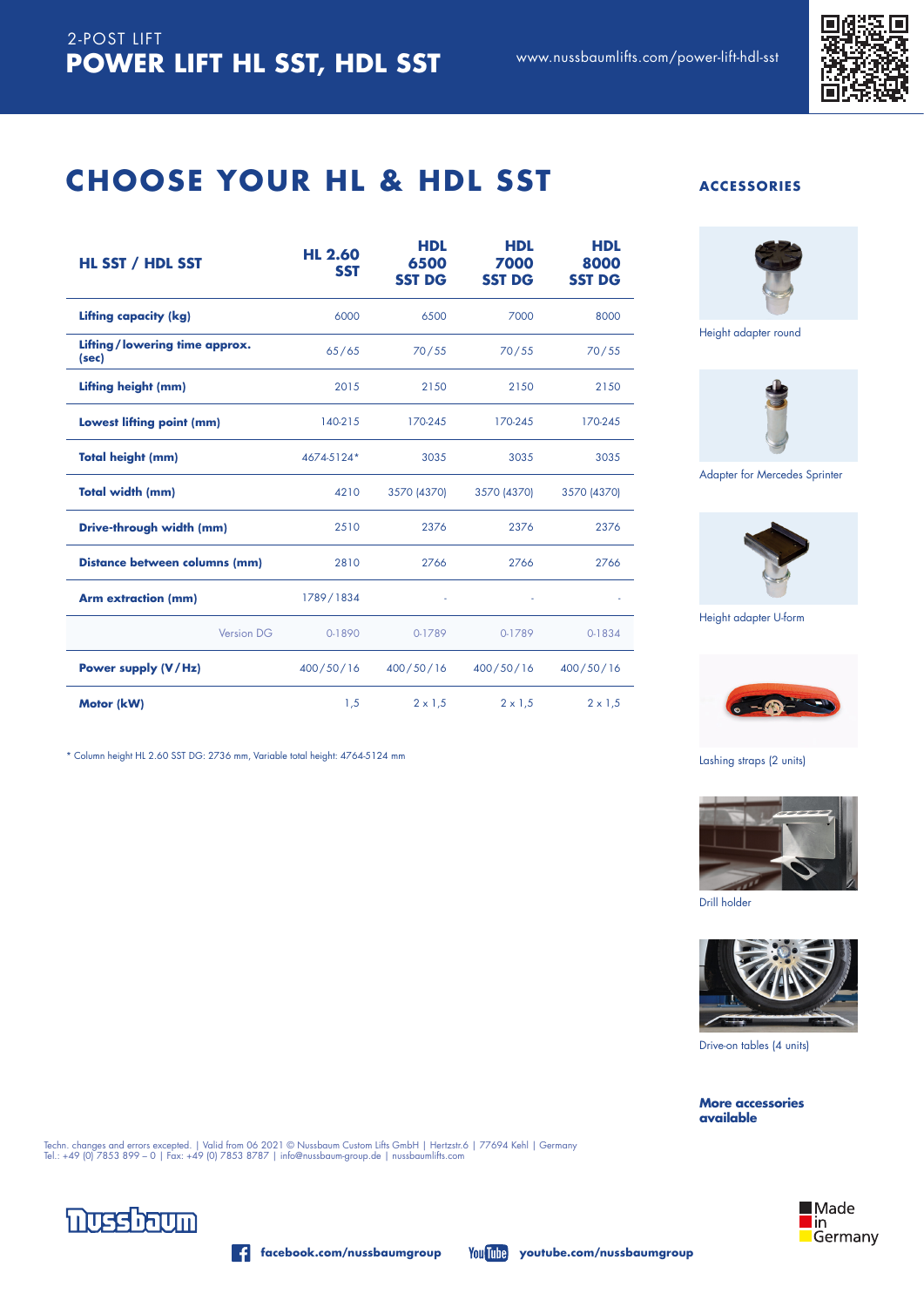



# HYDRAULIC 2-POST LIFT **POWER LIFT HL & HDL SST**

## *FOR ALL WEIGHTS AND SIZES*



#### **A WIDE RANGE OF ADVANTAGES**

- Double-jointed arms for a wide lifting capacity range  $\checkmark$
- Security and synchronization with the SST system by NUSSBAUM  $\checkmark$

 $\overline{\phantom{a}}$ 

No overhead or ground connections

Pictured HL 6000 SST DG

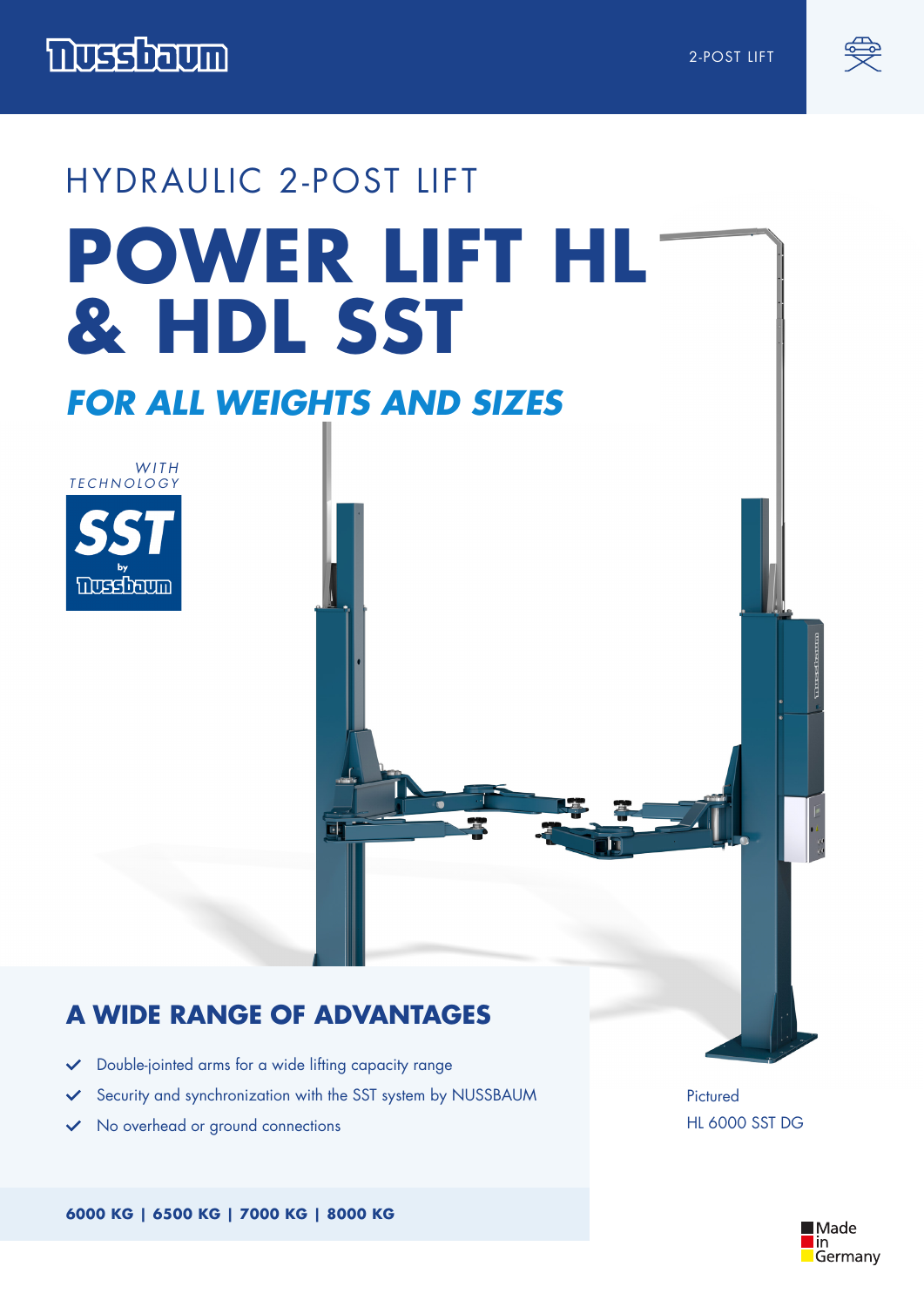

## HYDRAULIC 2-POST LIFT **POWER LIFT HL & HDL SST**

The POWER LIFT HL SST & HDL SST feature NUSSBAUM's patented SST technology: SST ensures mechanical safety in any lifting height without the need for a safety lock. With its double-jointed arms and high lifting capacity (from 6 to 8 tons), it covers a wide lifting range from small cars to transporters.

#### **Unique construction with double-jointed arms**

- Lifts all vehicles from short wheelbase cars to long wheelbase transporters
- All required pick-up points from car manufacturers can be reached safely

#### **VERSIONS**

- **HL 6000 SST capacity of 6 tons**
- $\checkmark$  1 control unit Optional 2nd control unit available
- Double-jointed (DG) arms
- OR symmetric double-telescopic arms
- **HDL SST capacity of 6, 5 tons, 7 tons or 8 tons**
- 1 power and 1 control units on each column for greater comfort, power and safety
- Double-jointed arms (DG) Roller-beared for comfortable movement, with pneumatic locking system for optimum safety

#### **POWER LIFT HL SST & HDL SST: DETAILS THAT MAKE A DIFFERENCE**



SST stands for SAFETY STAR TECHNOLOGY, a patented NUSSBAUM-technology regulating and monitoring the synchronization of both lift columns to the tenth of a millimeter





Double-jointed arms (DG): flexibl reaching 100% of pick-up points